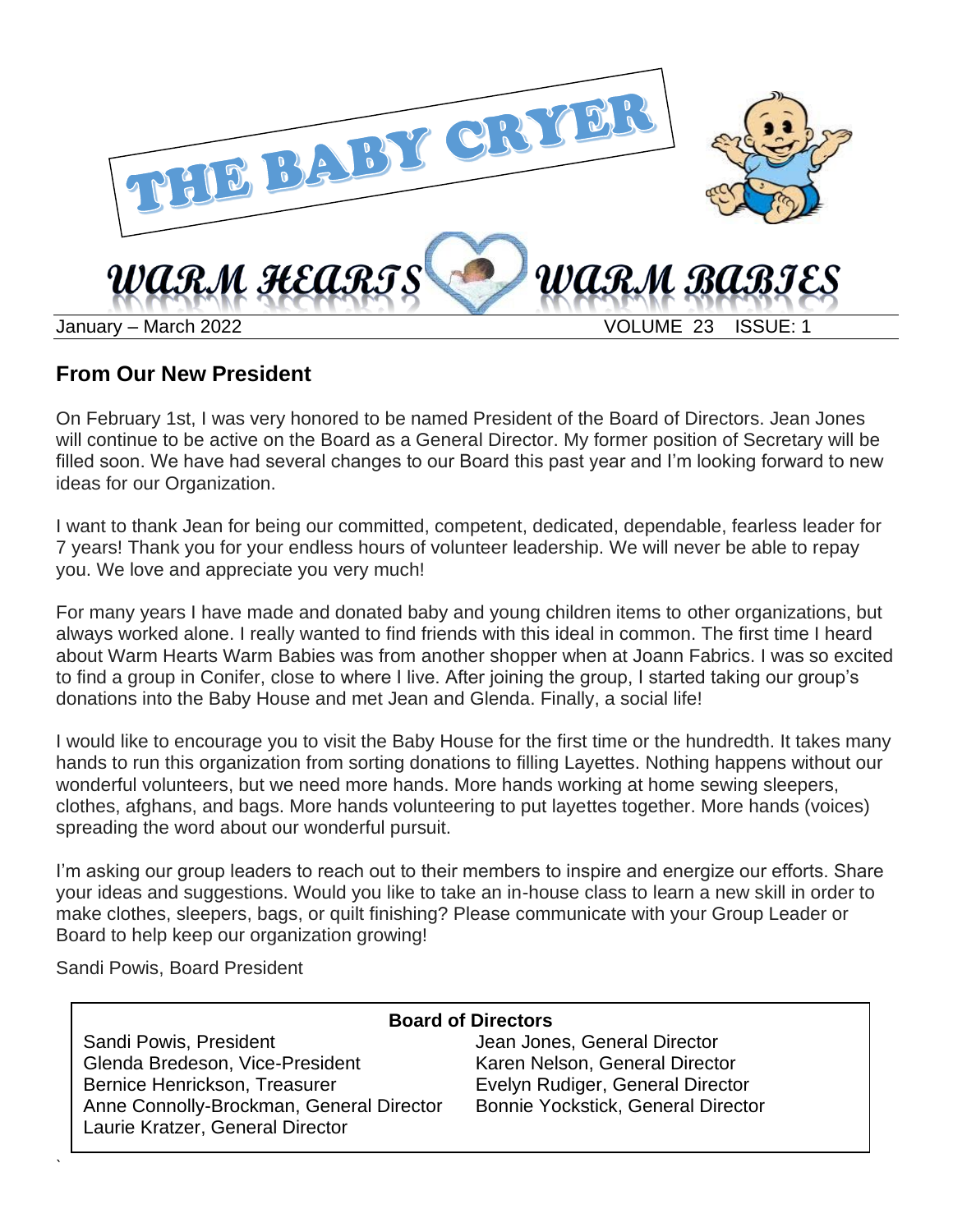

#### **We received monetary gifts from:**

David Koval **Christopher Hoag** Miranda Jackson Richard Gardner Cindi Salmon Mike & Lisa Beyers Lara Wells **Sharon Costantino** Betty Burritt **Charles Rhoades** Leslie & Bill Stahelin Mike McCafferty Miranda Jackson Cindi Salmon Cindi Salmon Lara Wells Anthony Feola Floyd Moore Greg & Linda Lauer Katherine Ricketts Pamela Stevens Sarah Ortega Fran Windman **Anonymous** James & Janet Kangieser Jeremy Frisk -- Longshots Bar & Grill Loveland Church of the Nazarene

#### **Thank you also to the following for fabric, yarn, baby clothing, quilts, afghans, etc:**

Donna Wegner **Victoria Strating** Mary Boher **Ruth Cooper** Valerie Skrine **Ann Austin** Carol Harper Diane Jowell Marge Zoetewey **Renee** Judie Rich Family Judy Pearce Leslie Costley

`

**Thank you to** Eileen Hennessy for a monetary gift in Honor of Robert Hennessy

## **We received memorial gifts from:**

Romayne & Robert Shinnen, Fred & Nancy Staup, Robert & Pamela Hart, Carol Criswell, and Mr. & Mrs. Chandler in memory of Donna Walford David Allen in Memory of Kathy Murphy Roxanne Burns in Memory of Carmen Dalla

**I apologize if anyone was missed**. It was not done intentionally and we thank you also.

# **Margo Sobocinski, Executive Director of**

**Carin' Clinic** sent a photo of a new mom (which was not published for privacy reasons). She said: Just thought you might enjoy seeing one of our beneficiaries!! This new mom and baby LOVED the beautiful diaper bag and all the thoughtful goodies inside. Thank you again for supporting Carin' Clinic!

#### **Thank you also to all of our amazing volunteers**

**------------------------------------**

**Other Ways You Can Help**

# **King Soopers Reward Program**

King Soopers Community Rewards program ties a selected charity to your King Soopers loyalty card (the card or phone number you normally use at King Soopers). You'll need to create an online King Soopers account for this card if you don't already have one.

Go to KingSoopers.com

Click – welcome icon

Click – sign in (create an account is in drop down list). Enter info requested.

Enter KingSoopers card  $#$  (can be your phone  $#$ ) – hit create account.

A screen to select a charity will appear. Enter DF544 or Warm Hearts Warm Babies. King Soopers donates a percentage of your sales to WHWB and you pay nothing extra for this. This has been a great way to help WHWB.

### **Amazon Smiles Reward Program**

This is the same selection and prices as on Amazon.com. Just go into smiles.amazon.com instead of Amazon.com and shop as normal. Amazon will donate 0.5% of the price of eligible purchases to the charitable organization you select. You pay nothing extra for this. You do have to select your charity the first time you use Amazon Smiles, but after that it automatically donates to WHWB without any cost to you.



Walter Hunt was born in Martinsburg, NY, one of 13 children. Mr. Hunt was a prolific Inventor and developed multiple improvements for spinning and roping machines for the textile industry. But, also, among his many inventions were the safety pin, the fountain pen, a knife sharpener, a coal burning stove, and the SEWING MACHINE.

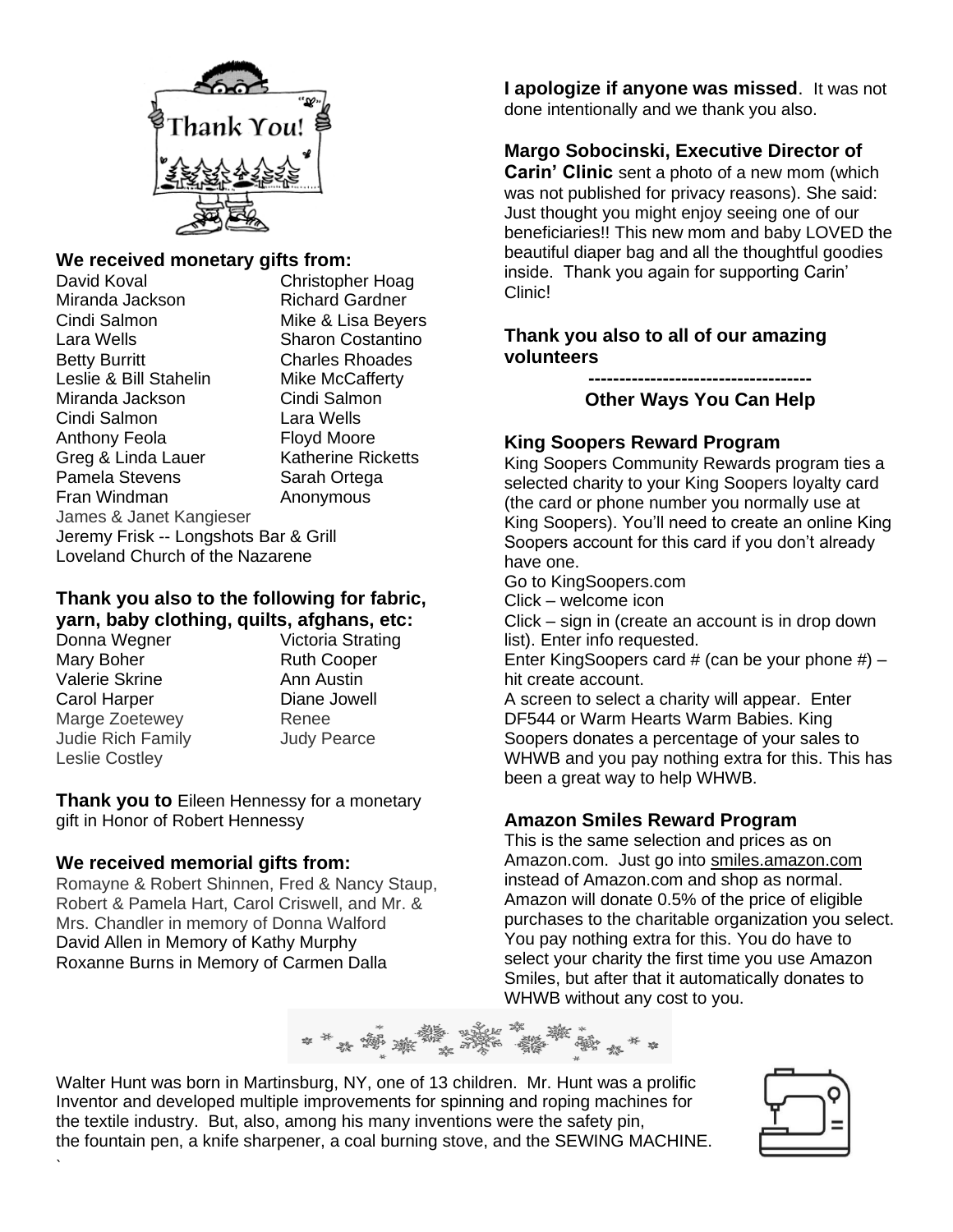### **Delivery Report**

5647 items were delivered to 29 agencies in December. 5322 items were delivered to 25 agencies in January. 5232 items were delivered to 24 agencies in February. Agencies we delivered to were:

Birthline, Denver Carin Clinic Children's Hospital Children's Hospital NICU Denver Medical Center Denver Medical Center NICU Denver Medical Center Peri-Natal Loss El Centro de Los Pobres, Avondale Granby Pregnancy Resource Center Growing Home Hope House Inner City Services Jeffco Nurses King of Glory Lutheran Church Life Choices, Loveland Littleton Food Pantry Longmont Hospital Loveland Pregnancy Center

Loveland Santa Cops Lutheran Hospital NICU Lutheran Hospital Organization Mountain Resource Center Parkview Medical Center, Pueblo Peak Vista, First Visitor Peak Vista, Women's Center Platte Valley Ronald McDonald House, Denver Salude Clinics Servicio de la Raza Stride, Aurora Stride, Wheatridge University Infant Loss University Mother and Infant University NICU Weld County Nurses

#### --------------------------------------------------------------- **Arvada Work Group News**

The Arvada Work Group would like to salute our volunteers that are over 90 years young. We thank them for their dedication to Warm Hearts~Warm Babies and the needy babies of Colorado….they kept sewing religiously during the Covid Pandemic.

These ladies are:

- **Helen Card:** She made about 50 to 100 items every month...her mantra has been "if someone" will cut them out I will sew them."
- **Fran Hindman**: Sewed and cut out between 50 and 100 items every month until she fell and broke her hip. Even though she was in rehab she thought about the babies…she had her daughter-in-law bring her sewing supplies to the Baby house…She told her that we might need them for the babies.
- **Irene Davey**: She sewed tote bags, stuffed positioning rolls, and put hair on dolls. She also made the deliveries to one of our agencies.
- **Betty Burrit**t: Betty sewed up positioning rolls and animals and made receiving blankets after she recuperated from a broken hip.

**Joy Balding**: Joy made burp cloths and bibs whenever she had flannel.

**Neva Applehauns**: Neva has moved into Assisted Living, but that hasn't stopped her support of WHWB...she often calls to see if we need or could use something that she or someone else has. During our craft shows in December she had her son bring her to the Baby House to do her Christmas shopping.

Hopefully none of our "young" volunteers have been forgotten…. If you have been, just blame it on my aging brain. And remember you are much appreciated also.

 We also have many more faithful volunteers that have continued sewing, crocheting, knitting and making deliveries (most of our agencies continued accepting donations during the pandemic). Thank you all for your dedication and love for the babies.

Glenda Bredeson

Arvada Work Group Coordinator

#### **\*\*\*\*\*\*\*\*\*\*\*\*\*\*\*\*\*\*\*\*\*\*\*\*\*\*\*\*\*\*\*\*\*\*\*\*\*\*\*\*\*\*\*\*\*\*\*\*\*\*\*\*\*\***



`

Don't forget to turn in your volunteer work sheet. This helps us keep track of all the items that have been made for our babies.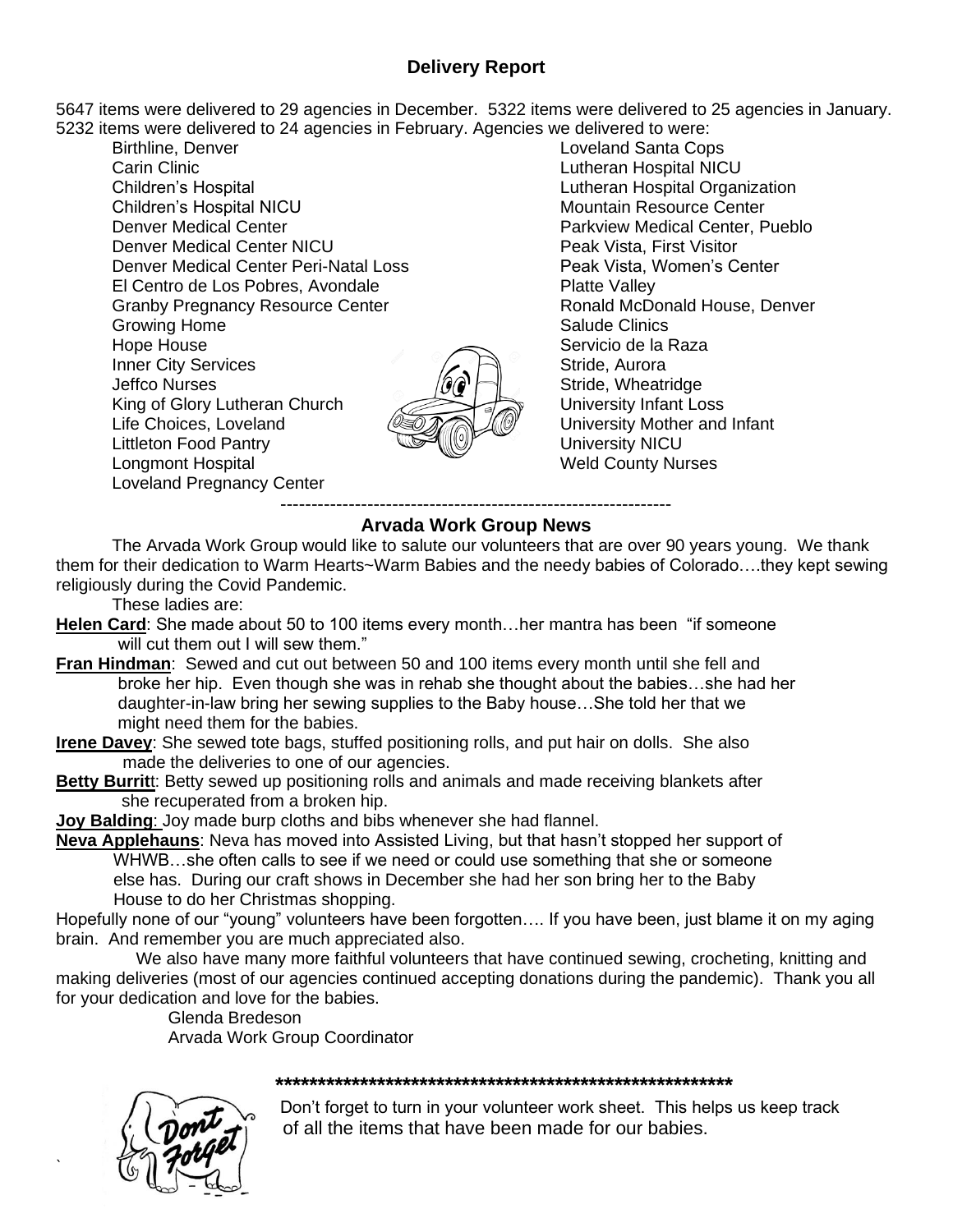### **Work Groups**

Warm Hearts Warm Babies currently has 13 work groups. These groups of people meet to work on items used in the layettes we deliver to hospitals and other agencies throughout the Front Range from Ft. Collins to Pueblo. New volunteers are always welcomed at any of these groups. If interested, please contact the work group leader or the Baby House located at 6429C Miller Street in Arvada (open Tuesdays and Fridays from 10:00-12:00 noon.) Sewing, knitting or crocheting skills are welcome, but not a necessity. We'd love to meet you.



- 285 Corridor Work Group: (Aspen Park) Work Group: Place of meeting to be determined. Contact: Sandi Powis at Sandi.powis@gmail.com
- Arvada Baby Bee Work Group: Meets 2nd Saturday of each month, 10am-2pm at WHWB Baby House, 6429C Miller St. Contact Frances: 303-421-6331 or fksquilts@aol.com for more information.
- Arvada Work Group: Meets 2nd Thursday of the month, 9:30 am 2:00 pm at the King of Glory Lutheran Church 10001 W. 58th Ave., Arvada (58th and Kipling-east door) Contact Glenda: 303-975- 6394 or colokidz@aol.com.
- Aurora Work Group: Currently doing "Grab and Drops." Contact Gisela for more information 720-373-3180 )(texting is great)
- Brighton Work Group: Normally meets 3rd Wednesday of the month, 9:00-2:00 at Seventh-Day Adventist Church, 567 Bromley Lane, Brighton with a potluck; Contact Carol at chesneyc@aol.com. Currently pick-up and deliver in Nancy Staup's garage.
- Colorado Springs Work Group: Normally meets 2nd Saturday of each month, 10:00-2:00 at Faith Presbyterian Church, 1529 N. Circle Dr with a potluck lunch. Lyn Hente: 719-499-0415 hentelyn@gmail.com.
- Frisco Work Group: Contact Lisa Dieckhaus. 639-899-6286. lisad823@yahoo.com. We're Brand New!
- Holly Creek Retirement Community Work Group (Centennial): Open to ALL. Contact Priscilla, cilpks@msn.com for meeting information.
- Littleton Work Group: Meets 2nd Tues of each month, 10am 2pm at Above & Beyond (Kipling & Bowles). Contact Ruth, 303-808-2124 or ram1084@msn.com
- Loveland Work Group: Contact Judy at our2pets@msn.com or Karen at 970-667-4323 for more information.
- Skyestone Work group: Meets 1st Tuesday of each month, 10am at Skyestone Lodge Broomfield. Contact Anne Connelly. This group is open ONLY to Skyestone residents.
- **Thornton Work Group: Meets 2ndTuesday of the month, 1:00-4:00 pm at the 2141 E. 95<sup>th</sup> Avenue,** Thornton. Contact Lori, 720-273-1687 or Lorijkratzer@hotmail.com for details.
- Windsor Gardens Work Group: Meets 2nd Thursday of month in Sewing Room, 10:00-12:00 noon at Windsor Gardens (near Alameda & Havana). Contact Barb at Ilove2sewbarb@gmail.com

\*\*\*\*\*\*\*\*\*\*\*\*\*\*\*\*\*\*\*\*\*\*\*\*\*\*\*\*\*\*\*\*\*\*\*\*\*\*\*\*\*

#### **Hints For WHWB Tote Bags**

Fabric suggestions: heavy cotton, or sturdy home decor

Bag body cut: 1 piece - 22" x 44" or 2 pieces - 22" x 22" - Bag body finished size: 19" high x 21" wide with 3" box bottom

Pocket size: Minimum finished size 9 x 9 inches - Pocket position: at least 4 inches above bottom of bag Strap fabric requirements: sturdy cotton or 1.5" webbing. Do not use satin ribbon or narrow webbing.

Straps cut size: 4 inches wide by 22" to 26" long. If using 2 pieces of fabric for each strap the width is 2 inches. Finished strap width: 1.5 inches

Box Bottom size: 3 inches

`

Sewing instructions will be available on our web site soon.

When selecting fabrics for the WHWB tote bag, please remember that the bags will likely be heavily filled with baby necessities or groceries.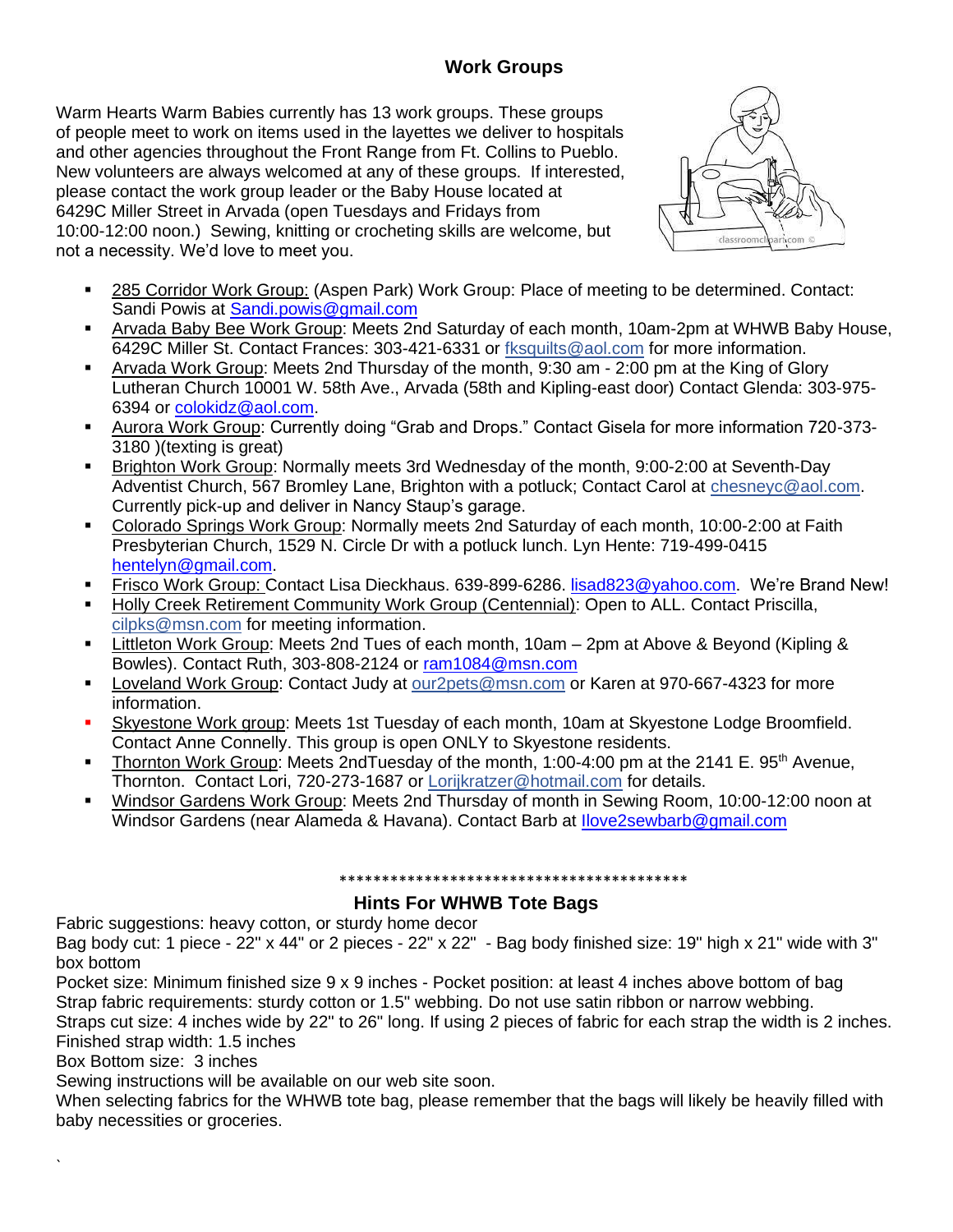#### **Items Needed at the Baby House <b>Need fabric or yarn, etc?**

#### Gowns Long pants and long-sleeved shirts **Totes Onesies Socks** Octopus – remember **cotton** yarn only

(Baby House has lots of this)

Boy and Girl **Boy and Girl Contract Contract Contract Contract Contract Contract Contract Contract Contract Contract Contract Contract Contract Contract Contract Contract Contract Contract Contract Contract Contract Contra** 



++++++++++++++++++++++++++++++++++++++++++++++

#### **Hints for our Volunteers**

- **Quilts...** Please use embroidery floss or fine crochet cotton to tie quilts (yarn tends to fray and frizz when washed.) Embroidery floss and crochet cotton are available from the Baby House.
- **Loose Threads...** please make sure that loose threads are cut from your sewn items. Serged ends should be woven in. Please don't use one of the fray check products which make a scratchy spot and we don't want to scratch our babies.
- **Crochet and Knit Items...** sport weight yarn is preferred for sweaters and hats (hats should be approximately 10 inches around and 5 to 6 inches tall. Afghans can be made out of any soft yarn...yarn is available at the Baby House.
- **Octopus...** are made out of cotton yarn (some of the hospitals sterilize them in very hot water before using).
- **Tote Bags...** please no ribbon or elastic for handles as they aren't strong enough.
- **Wash Cloths**…when making wash cloths from flannel it should be two layers thick and no serged edges. Place two 7" square right sides together. Stitch around all four sides leaving an opening; turn right sides out and topstitch all four sides. When using toweling, it can be serged but please make sure the stitches are close together so it doesn't fray when washing.

**\*\*\*\* Cross Stitch Kits...** we have had many printed cross stitch kits donated to

WHWB. Many of them are infant quilts which would be great at craft shows

or we might be able to sell them Online through one of our volunteer's Etsy site.

+++++++++++++++++++++++++++

### **Volunteers Needed at the Baby House**

Would you be willing to help for 2 hours once a month at the Baby House? We need help with light cleaning and extra jobs that come up once in a while. Please email Sandi or Glenda if you're willing to do this. colokidz@aol.com or sandi.powis@gmail.com



#### ++++++++++++++++++++++++++++ **Highlights from the Board Meeting, March 3, 2022**

➢ Our new president is Sandi Powis.

`

- $\triangleright$  Jean Jones, outgoing president, will still be a member of the Board as a General Director
- ➢ The Volunteer Luncheon will be sometime in May.
- $\triangleright$  Next Board Meeting will be Thursday, April 7, 11:00 am at the Baby House. This is an open meeting all are welcome to attend.

#### ++++++++++++++++++++++++++++

**Our grant writer for WHWB**, Kathy Williams, would like your help. If you know of any organization that donates to non-profits, or know of anyone who works at an agency that donates and might be able to help us, please let her know. She is using the email: whwbnewsletter@aol.com and would appreciate any help you can give. These can be monetary or other donations (such as fabric, yarn, thread, baby clothing, diapers, etc). She is also the webmaster on our Facebook account. Let her know if you have any news to add to Facebook.